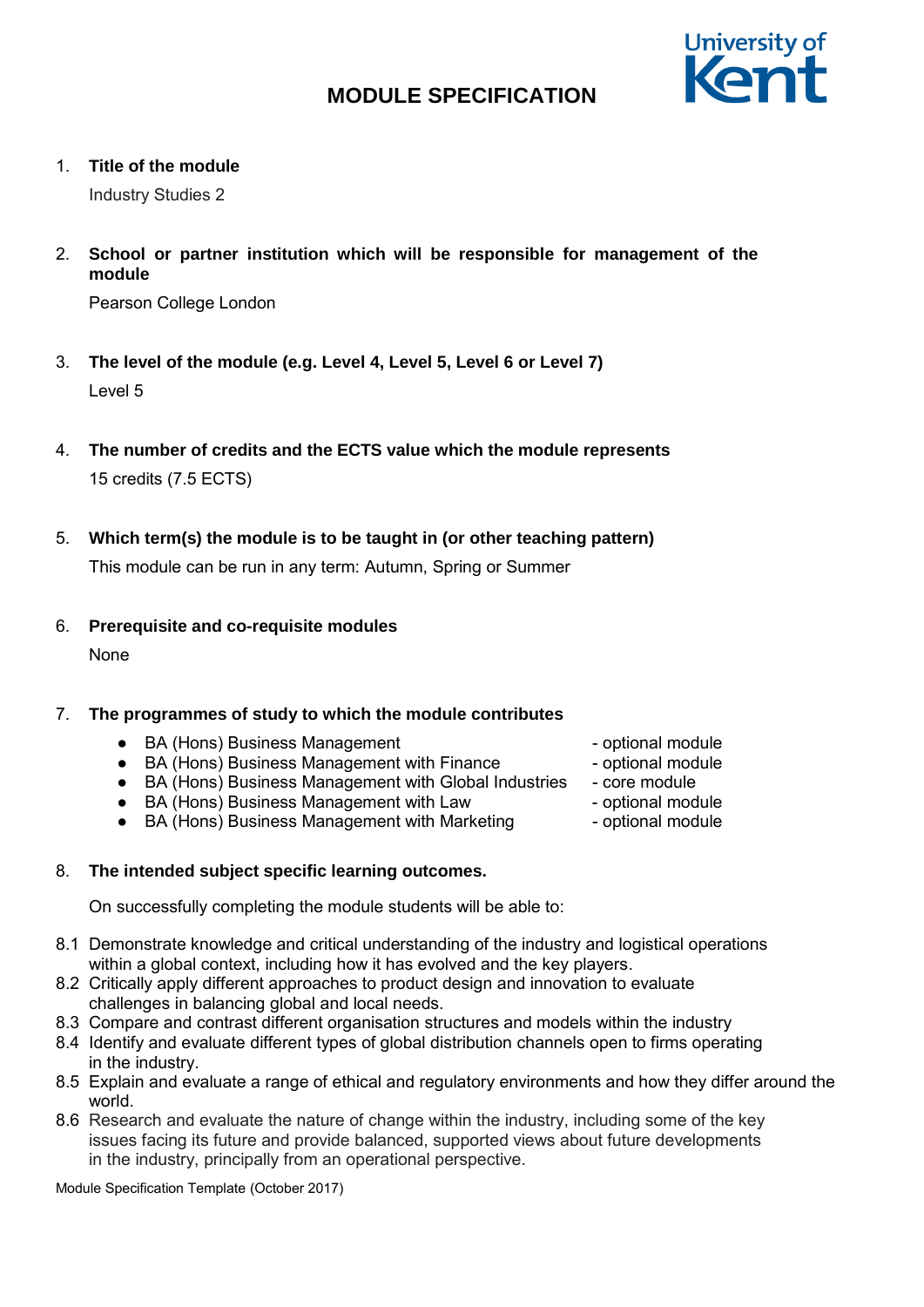

### 9. **The intended generic learning outcomes**

On successfully completing the module students will be able to:

- 9.1 Apply analysis of information and data to contemporary business contexts or issues and identify opportunities and challenges including any ethical issues.
- 9.2 Use a range of established techniques to critically analyse information, and propose solutions to problems.
- 9.3 Communicate information, ideas, problems and solutions effectively in a professional manner using appropriate media, with an awareness of the needs of their intended recipients.

### 10. **A synopsis of the curriculum**

### **Module Aims**

Overall, this module aims to provide students with a comprehensive knowledge and a critical awareness of the main developments currently taking shape in the industry being studied. The module will explore the industry in detail. The learner will be expected to proactively research specific elements of the industry and contribute to debating and evaluating the latest trends, innovations and challenges.

The module aims to provide an overview of the industry, including its historical and economic development, the consumer needs it aims to fulfil, key players and stakeholders, contemporary issues and possible future developments. This is followed by four sections:

The first section aims to illustrate the changing needs of the consumer for the industry being studied, and to encourage students to critically evaluate the challenges organisations face in delivering solutions within the context of the specific challenges facing that industry.

The second section aims to provide an insight into the changing nature of the operational and logistical issues in the industry.

The third section introduces students to an analysis of the social, ethical and regulatory context for the industry, and how the industry is evolving in response.

Finally, the module aims to explore the strategic considerations and leadership challenges that senior management of organisations face in this industry, focusing on management challenges within a complex, ambiguous and constantly changing environment.

The module aims to provide students with cutting-edge understanding of the industry, principally from an operational perspective.

#### **Overview of syllabus**

#### Introduction

Overview of the industry; including such issues as the nature of the industry, current size and scope, key organisations and stakeholders, the nature of the product/service and the consumer need it is designed to fulfil, historical evolution, economic context, key issues.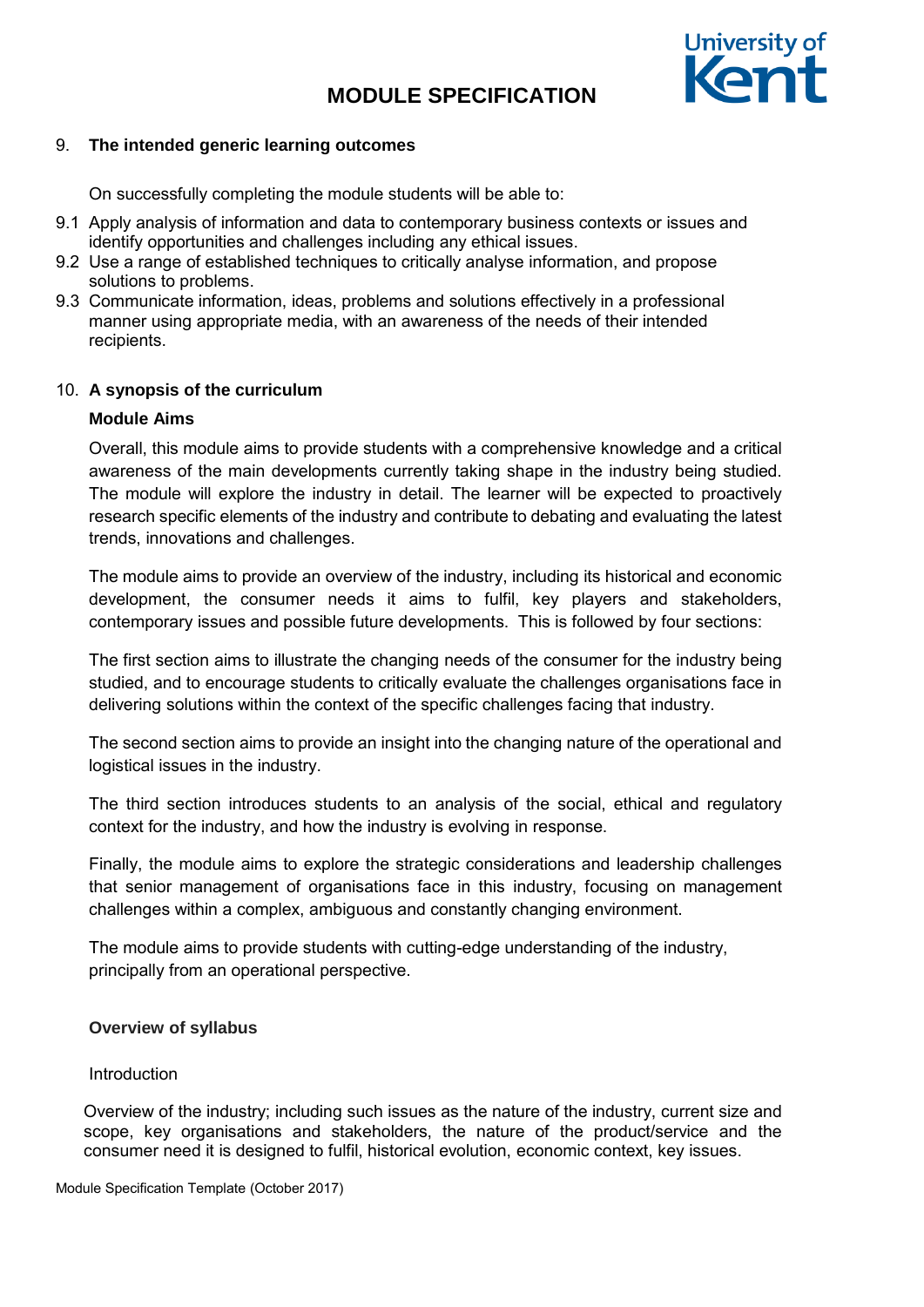

#### Part 1 People and products

Meeting the needs of people on a global scale including issues such as how to identify and research consumer needs; understanding different global preferences and behaviours; locating and analysing the main opportunities for the industry; issues in marketing and communication globally.

Product design theories and approaches including issues such as global v local product design, efficiency v adaptation, evaluating "think global act local" approaches; case studies

Part 2 Getting things done globally: issues in operations and logistics

Distribution channels and supply chains Operations, logistics and the role of technology

Part 3 Social, regulatory and ethical contexts and challenges

Sustainable consumption and growth models Regulatory and ethical contexts and managing a global reputation

Part 4 Leadership and strategic challenges faced by the industry

The role of innovation and change Developing and implementing strategies globally Planning for the future

## 11. **Reading List (Indicative list, current at time of publication. Reading lists will be published annually)**

- International Business Global Edition, 7/E by Ricky Griffin and Michael Pustay
- International Business 14/E by John Daniels, Lee Radebaugh and Daniel Sullivan
- Corporate Responsibility: Governance, Compliance and Ethics in a Sustainable Environment 2/E by Tom Cannon
- Operations Management: Producing Goods and Services by David Waters FT Press
- Globalization: Social Theory and Global Culture. (1992). Robertson, R. Sage Publication
- Wach, K 2015, 'Entrepreneurial Orientation and Business Internationalisation Process: The Theoretical Foundations of International Entrepreneurship', Entrepreneurial Business & Economics Review, 3, 2, pp. 9-24
- Think Global, Act Local? Think Again. (2013). Cabrera, A, & Unruh, G. People & Strategy, 36, 3, pp. 5-6

Access to a comprehensive online database of journal articles and other relevant publications on the Online Learning Environment, as well as current case studies from industry.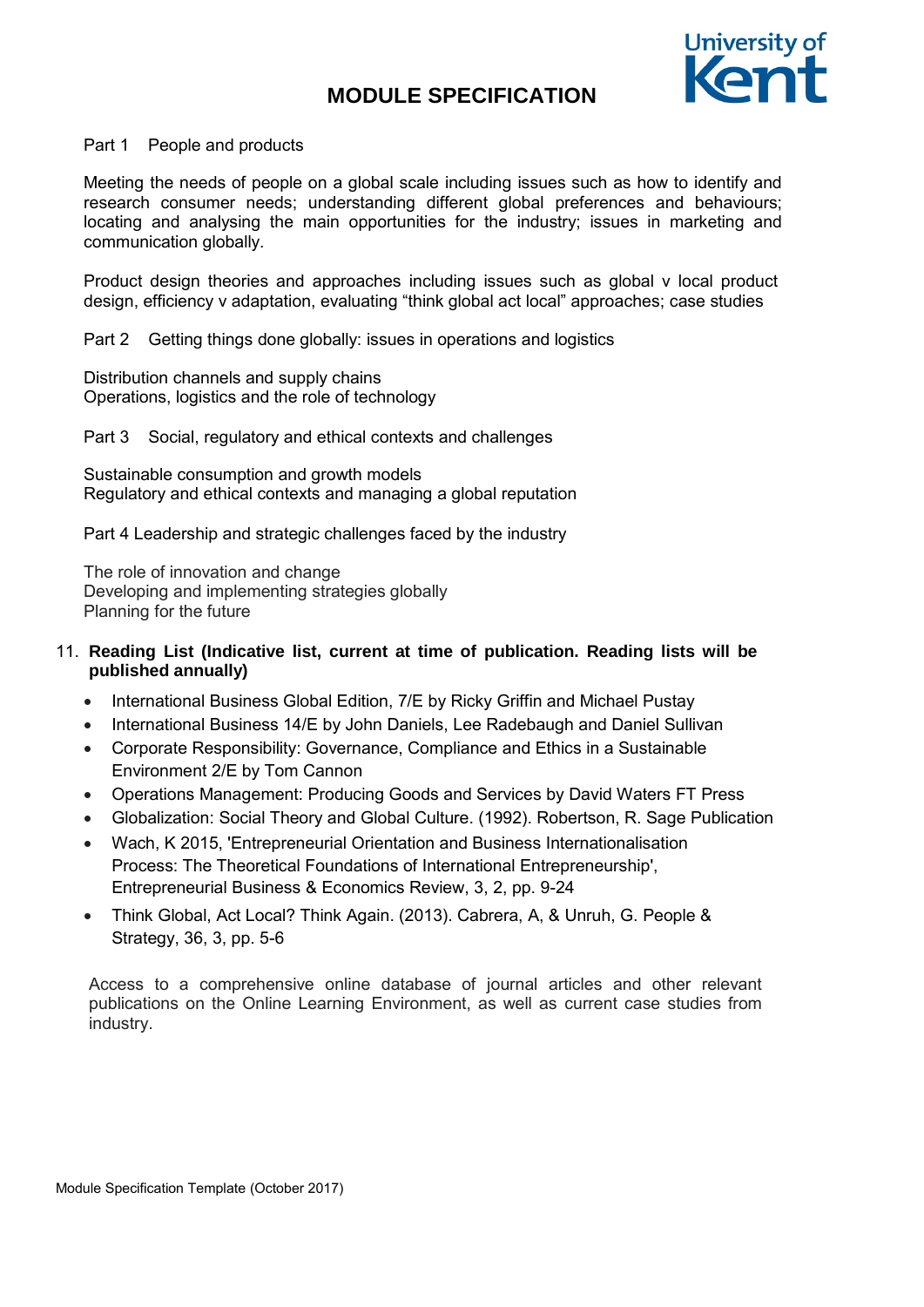

## 12. **Learning and Teaching methods**

For full details please see the teaching and learning strategy in the programme specification. Students can study this module in the interactive classes model or the mentored independent model. Those on the former will typically experience one lecture and one seminar each week.

| <b>Scheduled Hours:</b>         | 25  |
|---------------------------------|-----|
| <b>Placement Hours:</b>         | ΩO  |
| <b>Independent Study Hours:</b> | 125 |
| Total Study Hours:              | 150 |

### 13. **Assessment methods.**

## **13.1 Main assessment methods**

This module will be assessed as follows:

- a coursework of a maximum of 2,500 words or equivalent (75% of overall grade); and
- a 15 minute oral consultancy exercise for a real company (25% of overall grade).

A student must pass the *coursework* element of assessment to pass the module.

## **13.2 Reassessment methods**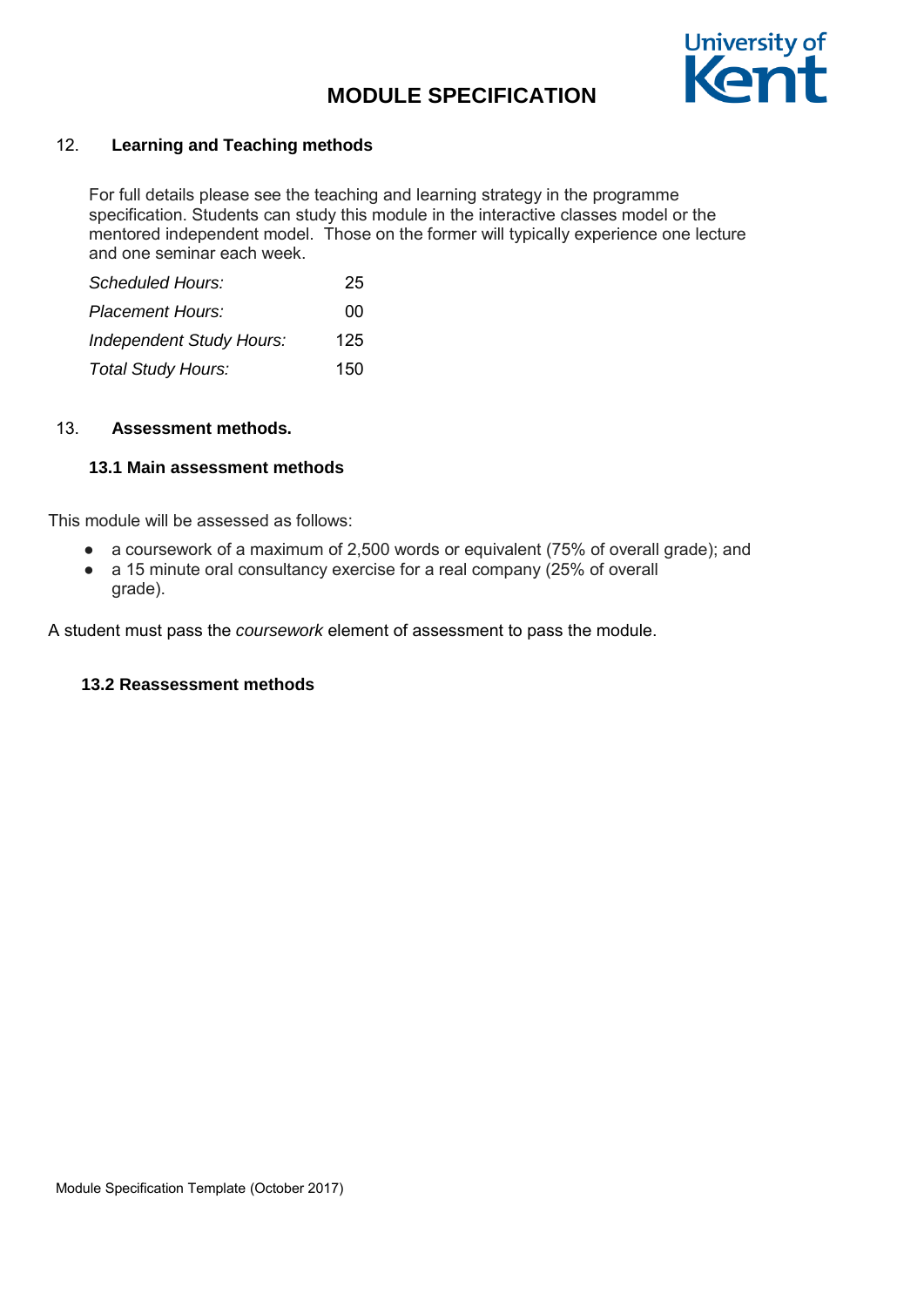

### 14. **Map of Module Learning Outcomes (sections 8 & 9) to Learning and Teaching Methods (section12) and methods of Assessment (section 13)**

| <b>Module</b><br>learning<br>outcome |                           | 8.1              | 8.2              | 8.3 | 8.4              | 8.5              | 8.6                       | 9.1 | 9.2              | 9.3              |
|--------------------------------------|---------------------------|------------------|------------------|-----|------------------|------------------|---------------------------|-----|------------------|------------------|
| Learning/<br>teaching<br>method      | <b>Hours</b><br>allocated |                  |                  |     |                  |                  |                           |     |                  |                  |
| <b>Private Study</b>                 | 115                       | X                | $\boldsymbol{X}$ | X   | X                | $\boldsymbol{X}$ | $\boldsymbol{\mathsf{X}}$ | X   | $\boldsymbol{X}$ | $\boldsymbol{X}$ |
| Lectures                             | 10                        | $\boldsymbol{X}$ | X                | X   | $\boldsymbol{X}$ | $\boldsymbol{X}$ | $\boldsymbol{\mathsf{X}}$ |     |                  |                  |
| Seminars                             | 15                        | X                | $\boldsymbol{X}$ | X   | X                | X                | $\boldsymbol{X}$          |     |                  |                  |
| <b>Assessment</b><br>method          |                           |                  |                  |     |                  |                  |                           |     |                  |                  |
| Coursework<br>$(2,500$ words)        |                           | X                | X                | X   | X                | X                | $\boldsymbol{x}$          | X   | X                | X                |
| In class<br>exercise (15<br>minutes) |                           | $\boldsymbol{X}$ |                  |     |                  |                  | X                         |     |                  | X                |

#### 15. **Inclusive module design**

The Collaborative Partner recognises and has embedded the expectations of current equality legislation, by ensuring that the module is as accessible as possible by design. Additional alternative arrangements for students with Inclusive Learning Plans (ILPs)/ declared disabilities will be made on an individual basis, in consultation with the relevant policies and support services.

The inclusive practices in the guidance (see Annex B Appendix A) have been considered in order to support all students in the following areas:

- a) Accessible resources and curriculum
- b) Learning, teaching and assessment methods

## 16. **Campus(es) or Centre(s) where module will be delivered:**

Pearson College London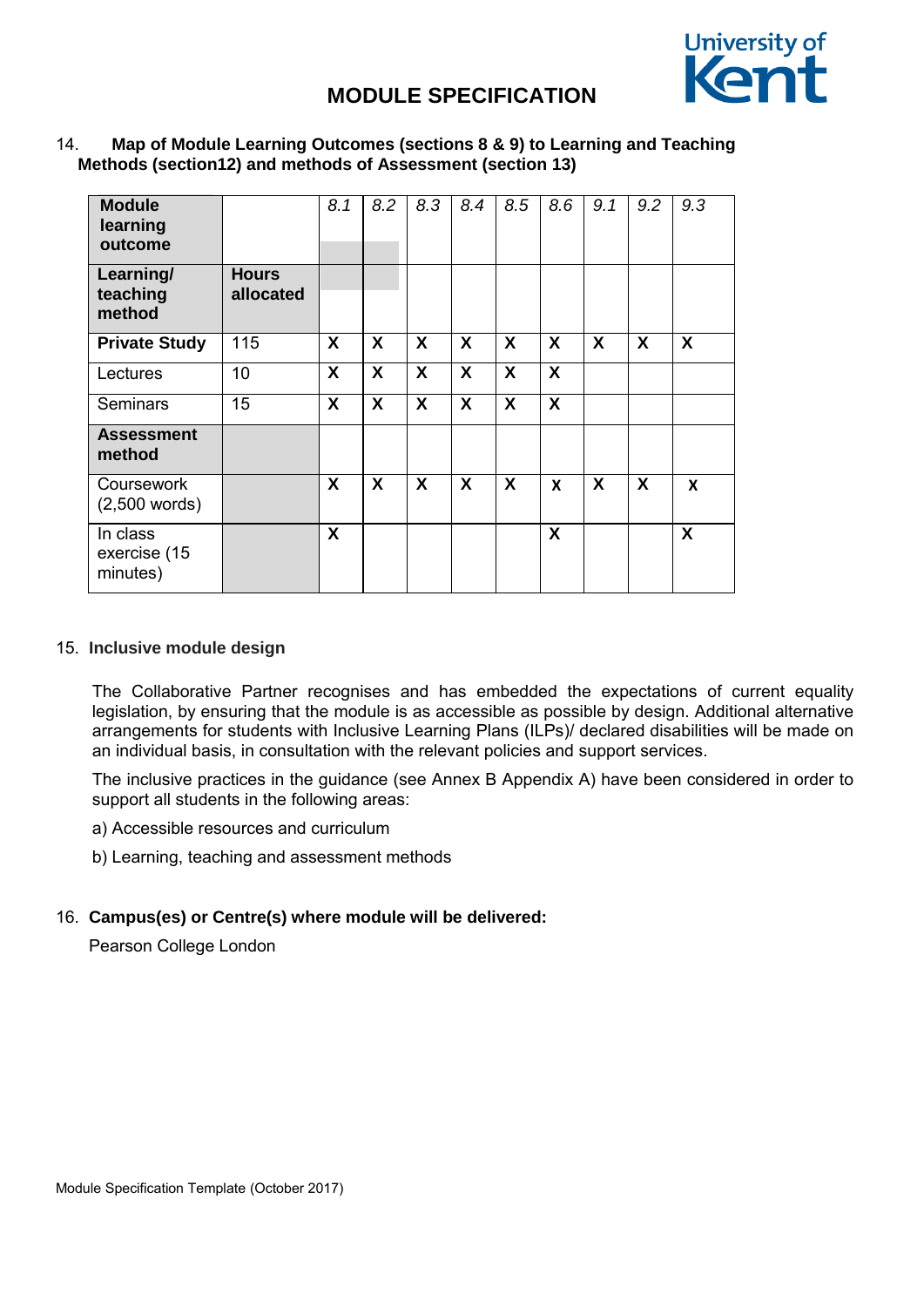

## 17. **Internationalisation**

Students undertaking Industry Studies are expected to take account of regional and international developments in completing a literature review relevant to the industries they investigate in their assessment and study on the module. Overall, they should show engagement with the latest work and research relevant to those industries and their operation within a global context.

**If the module is part of a programme in a Partner College or Validated Institution, please complete sections 18 and 19. If the module is not part of a programme in a Partner College or Validated Institution these sections can be deleted.** 

### 18. **Partner College/Validated Institution:**

Pearson College London

## 19. **University School responsible for the programme:**

Kent Business School

#### **FACULTIES SUPPORT OFFICE USE ONLY**

#### **Revision record – all revisions must be recorded in the grid and full details of the change retained in the appropriate committee records.**

| Date approved | Major/minor<br>revision | Start date of the delivery of<br>revised version | Section revised | Impacts PLOs (Q6&7 cover<br>sheet) |
|---------------|-------------------------|--------------------------------------------------|-----------------|------------------------------------|
|               |                         |                                                  |                 |                                    |
|               |                         |                                                  |                 |                                    |